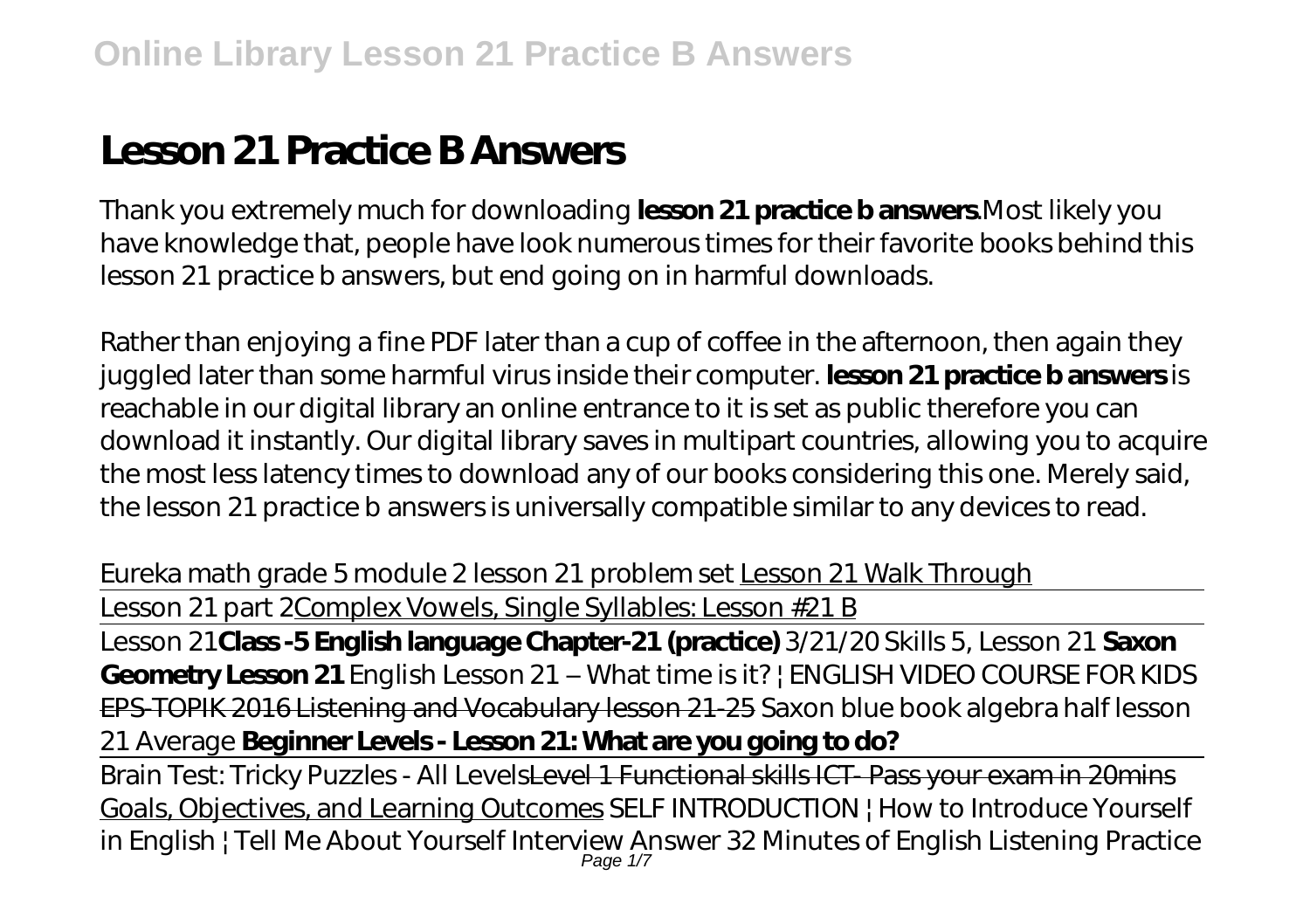#### *for Beginners*

L2.3.2. Functional Skills Level 2: Make substitutions in formulae given in words and symbols Lesson Plan Template: Standards, Essential Questions, I Can StatementsRead Aloud for English Fluency Speaking Practice | Holes Chapter 3 Lesson

The Report Card-Chapter 21The Report Card - Ch. 21 \u0026 22 **Saxon Algebra 2 | Lesson 21 PET Listening 2020 - Simply B1 Preliminary for schools 2020 - Test 5 with ANSWER KEYS + EXPLANATION** Lessons 21-24 Video Explanation *Eureka Math, Grade 3, Module 1, Lesson 21* **Grade 3 Module 3 Lesson 21 Concept Development Lesson #21 (Spelling, Phonics, Reading) Math 7 Module 3 Lesson 21 Video** 5th Grade Tuesday 5/5 Math Lesson 21 **Lesson 21 Practice B Answers**

Lesson 21 Practice B Answers book review, free download. Lesson 21 Practice B Answers. File Name: Lesson 21 Practice B Answers.pdf Size: 5106 KB Type: PDF, ePub, eBook: Category: Book Uploaded: 2020 Nov 25, 09:24 Rating: 4.6/5 from 888 votes. Status: AVAILABLE Last checked ...

## **Lesson 21 Practice B Answers | imagefree.my.id**

21: Solving One-Step Equations by Multiplying and Dividing, Exploration: Using Inverse Operations: Warm Up: p.120: Exploration: p.121: Lesson Practice: p.123

# **Slader :: Homework Answers and Solutions**

Lesson 21: Recognize and show that equivalent fractions refer to the same point on the number line. A STORY OF UNITS G3-M5-TE-1.3.0-06.2015 ©2015 Great Minds. eureka-Page 2/7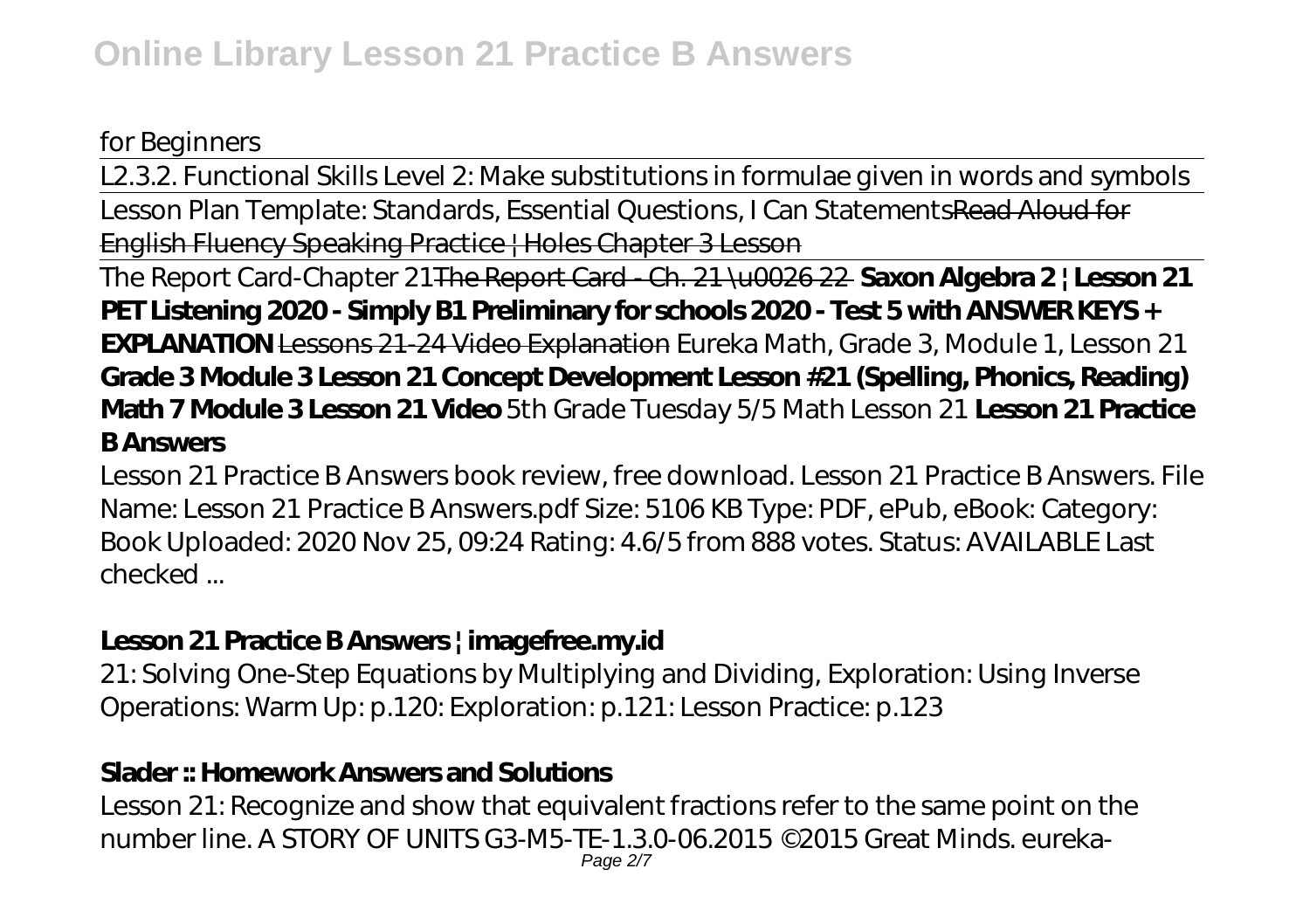math.org Lesson 21 - Independent Practice Answers

## **A STORY OF UNITS Lesson 21 - Independent Practice Answers**

Lesson 21 - Independent Practice Answers. Lesson 21: Recognize and show that equivalent fractions refer to the same point on the number line. A STORY OF UNITS. G3-M5-TE-1.3.0-06.2015. ©2015 Great Minds. eureka-math.org. Lesson 21 - Independent Practice Answers. Jack and Jill rain gauges the same Size and Shape to rain on the top Of hill. Jack a rain gauge marked in fourths of an inch. A STORY OF UNITS Lesson 21 - Independent Practice Answers Name \_ Date \_ Practice B ..:

#### **Lesson 21 Practice B Answers - atcloud.com**

Practice B 1-2 Algebraic Expressions LESSON Write a word phrase for each algebraic expression. Phrases may vary. Possible answers are shown. 13. Maddie earns \$8 per hour.Write an algebraic expression to evaluate how much money Maddie will earn if she works for 15, 20, 25, or 30 hours. 14. Write a word problem that can be evaluated by the algebraic

#### **LESSON Practice B 1-2 Algebraic Expressions**

Now is the time to redefine your true self using Slader' s McDougal Littell Algebra 2 Practice Workbook answers. Shed the societal and cultural narratives holding you back and let stepby-step McDougal Littell Algebra 2 Practice Workbook textbook solutions reorient your old paradigms.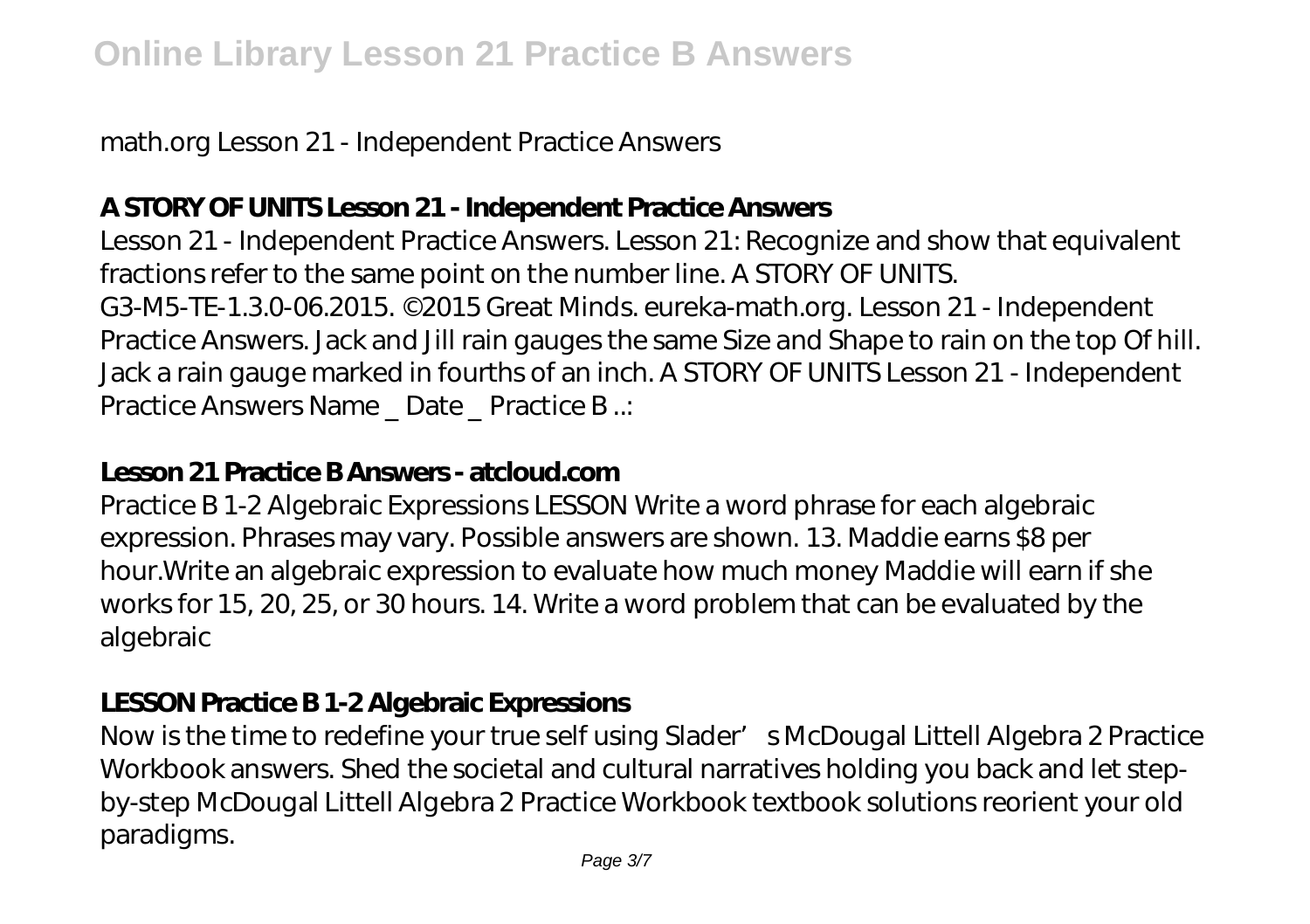# **Solutions to McDougal Littell Algebra 2 Practice Workbook ...**

3.1 Practice B 3.1 Practice B (Answers) 3.1 Practice C 3.1 Practice C (Answers) 3.1 Challenge 3.1 Challenge (Answers) 3.1 Standardized Test 3.1 Standardized Test (Answers) 3.1 Applications 3.1 Applications (Answers) 3.2 Solving Equations Using Multiplication and Division

## **Honors Algebra Chapter 3 - Welcome to Gates Math!**

Name Practice B LESSON Relations and Functions Date Class 8 6 6 8 Express each relation as a table, as a graph, and as a mapping diagram. Give the domain and range of each relation.

#### **Name Practice B LESSON Relations and Functions Date Class ...**

Answer Key Lesson 10.2 Practice Level B 1. minor arc 2. minor arc 3. semicircle 4. major arc 5. major arc 6. semicircle 7. minor arc 8. major arc 9. 428 10. 748 11. 2868 12. 1168 13. 3188 14. 1388 15. 2228 16. 2448 17. 1388 18. 1808 19. 7 Ï} 2 20. 10 Ï} 2 21. 1358 22. 2408 23. 2258 24. 1458 25. 3258 26. 1808 27. 2158 28. 158 29. 1808 30. 1958 ...

## **Answer Key - conejousd.org**

Selected Answers 3 Lesson 1.1.2 (Day 2) 1-21. a: 5 b: 19 c: –76 1-22. a: The negative number indicates the elevation is below sea level. b: The elevation decreases, that is, becomes more negative. c: –2700 m; –675 m; 0 m d: See graph at right. e: Yes, the table and resulting graph go through (0, 0) and doubling (or tripling) the time doubles (or triples) the elevation.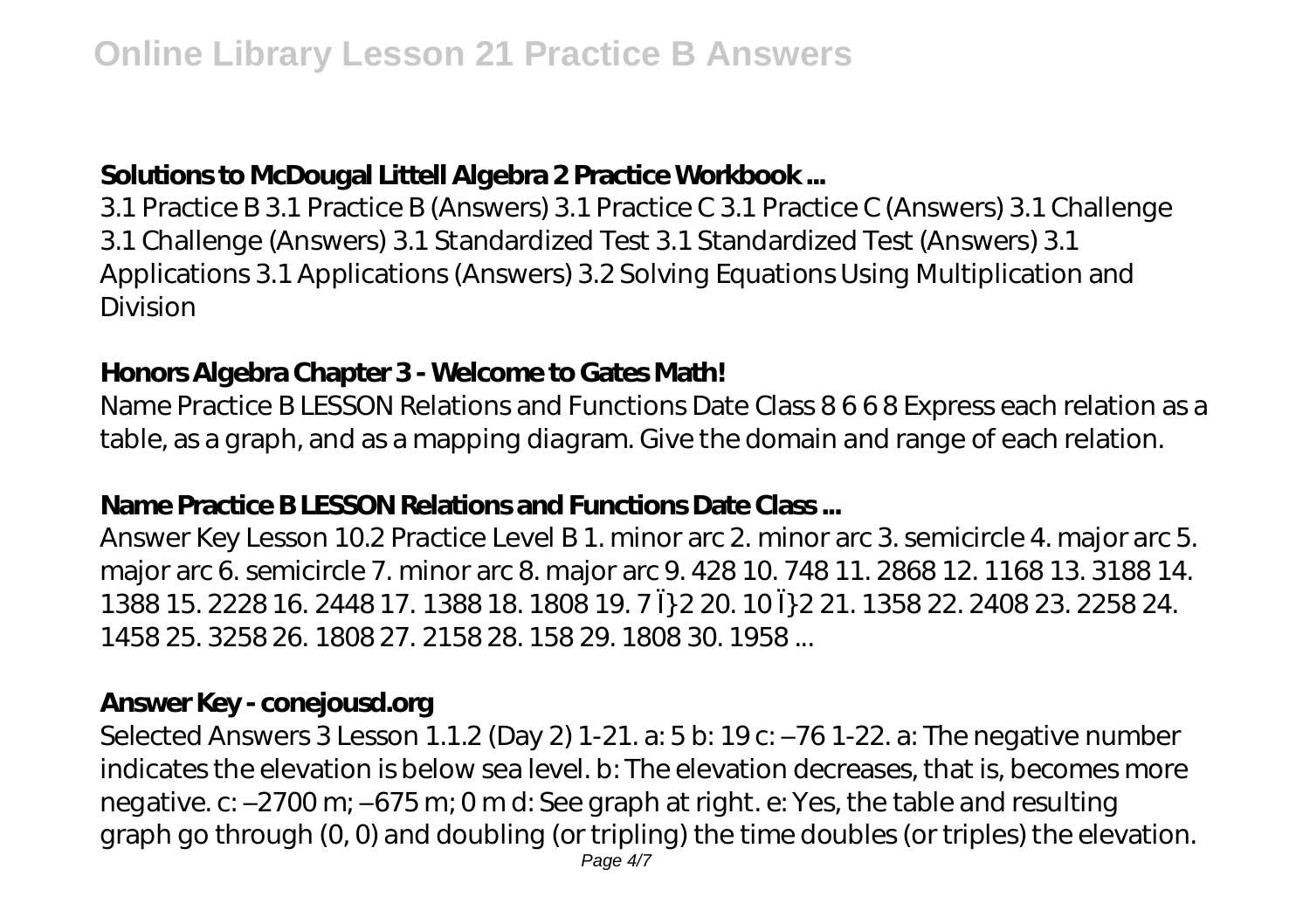#### **Selected Answers for Core Connections Integrated I**

unit 2 practice b.pdf - Answer Key Lesson 2.1 Practice Level B 1 domain 0 1 2 3 4 range 1 2 3 4 is a function 2 domain 22 21 0 1 range 23 21 1 3 5 is

# **unit 2 practice b.pdf - Answer Key Lesson 2.1 Practice ...**

Grade 7 Module 2: Rational Numbers. In Grade 6, students formed a conceptual understanding of integers through the use of the number line, absolute value, and opposites and extended their understanding to include the ordering and comparing of rational numbers.

#### **Grade 7 Mathematics Module 2 | EngageNY**

Lesson 2-1 Make a conjecture about the next item in each sequence. 1. 2. 24, 21, 2, 5, 8 11 3. 6,} 1 2 1, 5, 9 2, 4} 7 2} 4. 22, 4, 28, 16, 232 64 Make a conjecture based on the given information. Draw a figure to illustrate your conjecture. 5–8. Sample answers are given. 5. Points A, B, and C are collinear, 6. Point P is the midpoint of NwQw ...

#### **Answers A3 - Home - Breathitt County Schools**

Lesson 21: Objectives: \_\_\_ Classifier: V (CL:V) \_\_\_ Role Taking \_\_\_ How to establish gender in ASL \_\_\_ Review "WHAT-KIND " \_\_\_ I have taken the Lesson 21 Vocabulary Practice Quiz \_\_\_ I have taken the general practice quiz for this lesson. See: PRACTICE QUIZZES. Vocabulary: ARMY APPLY #BUS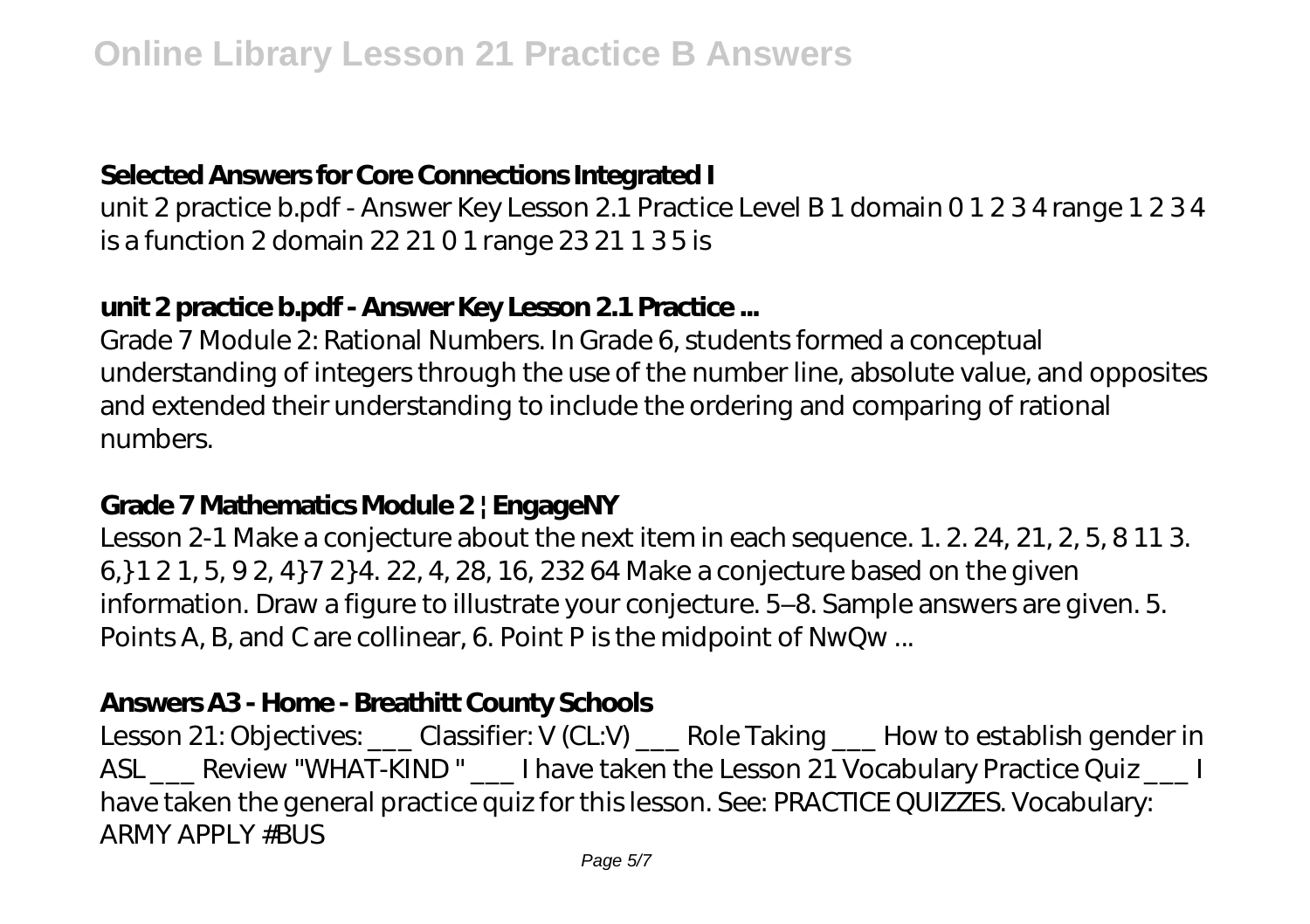## **"ASL Lesson 21" American Sign Language (ASL)**

Mr. Wright's Classroom Resources. Grades, attendance, calendar, and other useful school related resources are at Renweb.com.

#### **Algebra 2 Worksheets - Andrews University**

Enjoy the videos and music you love, upload original content, and share it all with friends, family, and the world on YouTube.

#### **6th grade module 1 Lesson 21 PS - YouTube**

EngageNY/Eureka Math Grade 4 Module 3 Lesson 21For more Eureka Math (EngageNY) videos and other resources, please visit http://EMBARC.onlinePLEASE leave a me...

#### **Eureka Math Grade 4 Module 3 Lesson 21 - YouTube**

Practice A For use with the lesson "Describe Angle Pair Relationships" ... 19. 1068 20. 748 21. 678 22. 1578 23. 1188 24. 1628 25. 658 26. x y 1 1 A B C 27. x y 1 2 A B C right; obtuse; Sample answer: (3, 3) Sample answer: (0, 1) 28. a.

#### Practice A 1.5 For use with the lesson "Describe Angle ...

Lesson 13.4 LESSON 13.4 Practice B For use with pages 792–798 56 Algebra 2 Chapter 13 Resource Book NAME \_\_\_\_\_\_ DATE \_\_\_\_\_\_ Evaluate the expression without using a calculator. Give your answer in both radians and degrees.